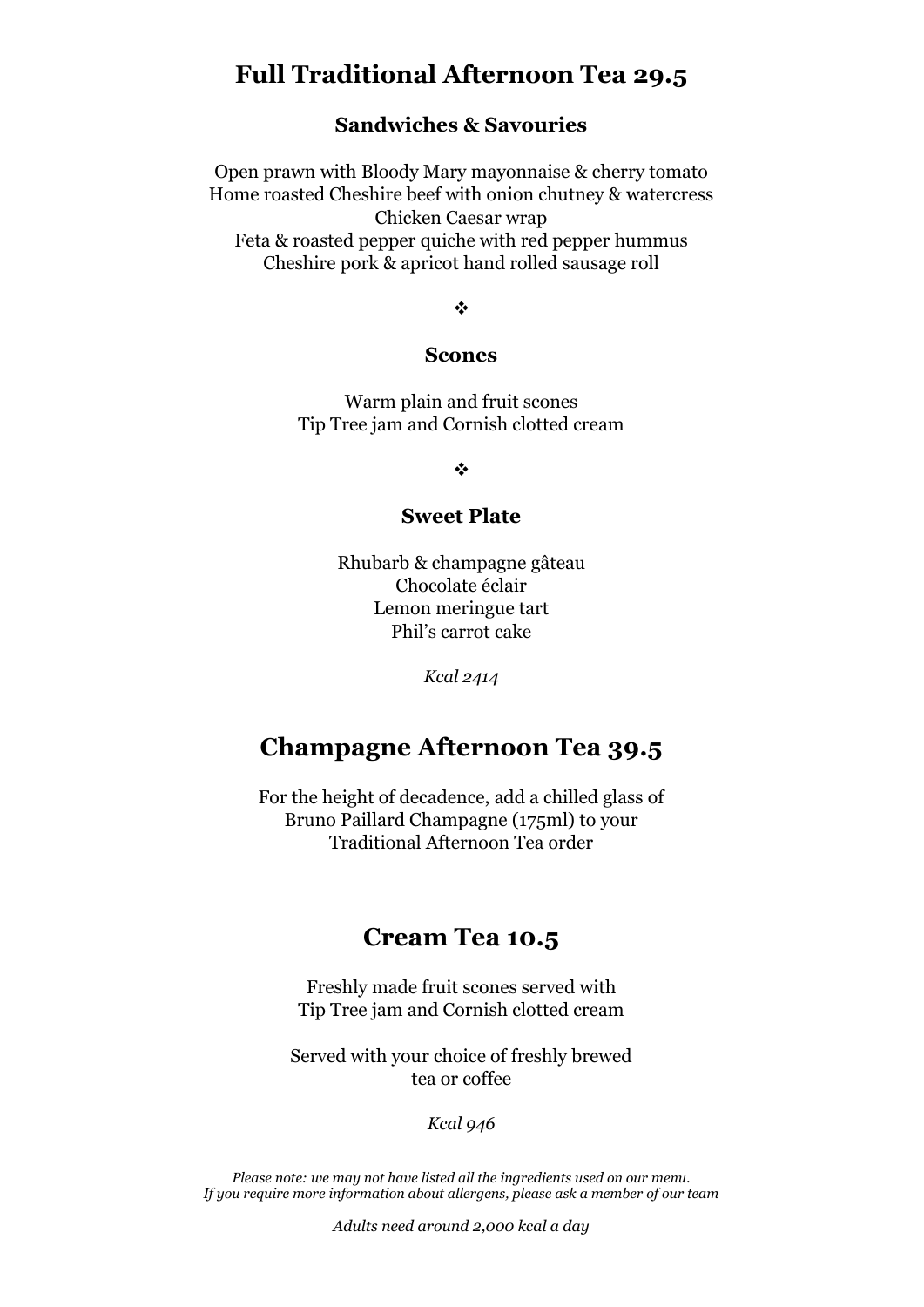# **Children's Afternoon Tea 8**

Ham and tomato finger sandwiches Cheesy sandwich Strawberry jam fingers

Dinky scones with jam and cream

Chocolate brownie with juicy raspberries Tangy fruity tart White chocolate strawberry pot

Choice of orange, apple, pineapple or cranberry juice

# **Vegan Afternoon Tea 29.5**

### **Sandwiches & Savouries**

Red pepper hummus, rocket and roasted peppers Cheese and apple chutney Cucumber and black pepper Vegan feta and pickle

> **Scones** Warm plain and fruit scones Tip Tree jam

#### **Sweet Plate**

Mini chocolate cherry tart Orange finger Victoria sponge Lemon, elderflower & poppy seed cake

*Kcal 1264*

## **Gluten-Free Afternoon Tea 29.5**

### **Sandwiches & Savouries**

Smoked chicken, tarragon, crème fraîche Duck egg and truffle mayonnaise, watercress Oak smoked salmon, chilli jam, crème fraîche Ragstone goat's cheese and chive quiche, apple chutney

#### **Scones**

Warm plain and fruit scones Tip Tree jam and Cornish clotted cream

### **Sweet Plate**

Mini pecan tart Victoria sponge Chocolate fingers Mini toffee cupcake

*Kcal 2097*

*Please note: we may not have listed all the ingredients used on our menu. If you require more information about allergens, please ask a member of our team*

*Adults need around 2,000 kcal a day*